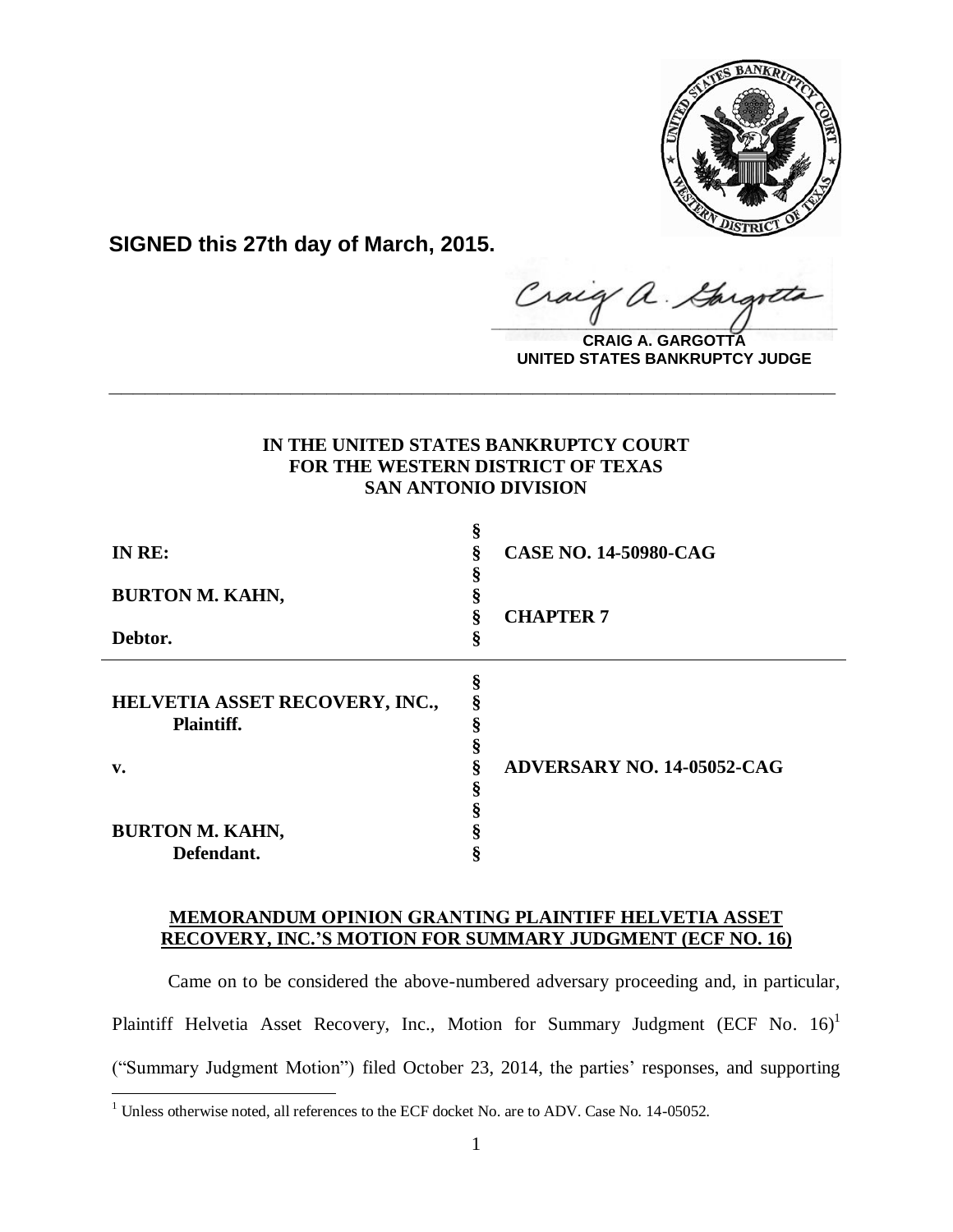evidence. For the reasons provided herein, the Court is of the opinion that Plaintiff's Summary Judgment Motion should be GRANTED.

#### **JURISDICTION**

Although neither of the parties raised the issue of whether the Court has constitutional authority enter a final judgment, federal courts have an ongoing duty to examine their subjectmatter jurisdiction, whether the issue is raised by the parties or sua sponte by the court. *MCG, Inc. v. Great W. Energy Corp.*, 896 F.2d 170, 173 (5th Cir. 1990). In *Stern v. Marshall*, the Supreme Court held that a bankruptcy court must have *both* statutory and constitutional authority to enter final judgment on certain state law claims. *Stern v. Marshall*, 131 S. Ct. 2594, 2611 (2011) (finding that the bankruptcy court lacked the "judicial Power of the United States" under Article III of the United States Constitution to enter final judgment on a state law counterclaim).

The Court has subject matter jurisdiction over this matter pursuant to 28 U.S.C. § 1334(b). This is a core proceeding under 28 U.S.C. § 157(b)(2)(I) relating to this Court's determination of the discharge of certain debts. Even after *Stern*, bankruptcy courts have the constitutional authority to hear and finally determine dischargeability of debts in bankruptcy cases. *Deitz v. Ford (In re Deitz),* 469 B.R. 11, 23–24 (B.A.P. 9th Cir. 2012) *aff'd*, 760 F.3d 1038 (9th Cir. 2012). Determining the scope of a debtor's discharge is a fundamental part of the bankruptcy process. *Farooqi v. Carroll (In re Carroll),* 464 B.R. 293, 312 (Bankr. N.D. Tex. 2011). As the *Farooqi* court explained:

Congress clearly envisioned that bankruptcy courts would hear and determine all core proceedings, 28 U.S.C. § 157(b)(1), which include, as relevant here, "determinations as to the dischargeability of particular debts." 28 U.S.C. § 157(b)(2)(I). The Supreme Court has never held that bankruptcy courts are without constitutional authority to hear and finally determine whether a debt is dischargeable in bankruptcy. In fact, the Supreme Court's decision in *Stern* clearly implied that bankruptcy courts have such authority when it concluded that bankruptcy courts had the constitutional authority to decide even state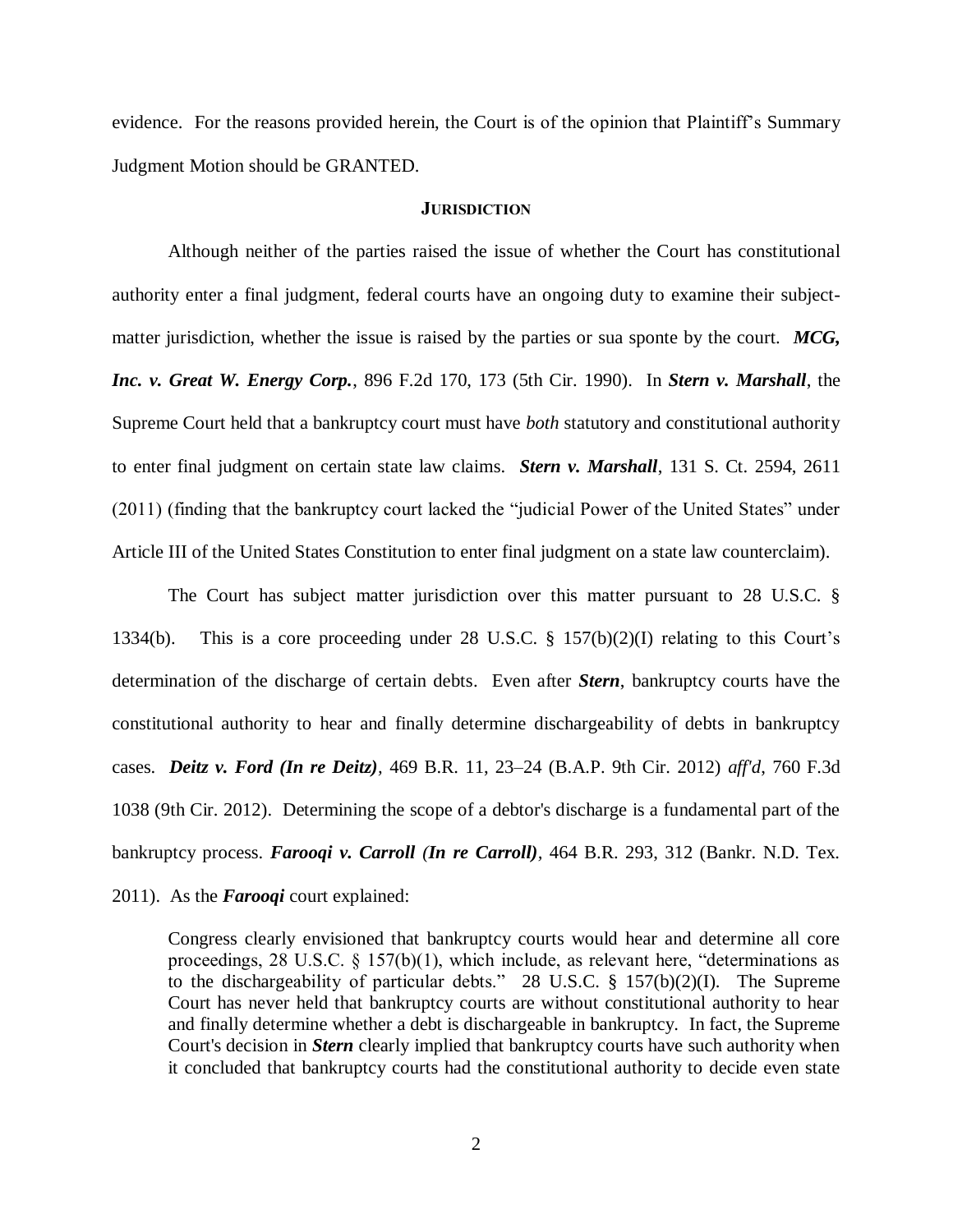law counterclaims to filed proofs of claim if the counterclaim would necessarily be decided through the claims allowance process. *Stern,* 131 S.Ct. at 2618.

*Id*. Because this case involves a determination as to the dischargeability of particular claims, this Court has both statutory and constitutional authority to enter a final judgment.

#### **LEGAL STANDARD FOR SUMMARY JUDGMENT**

Federal Rule of Bankruptcy Procedure 7056 applies Rule 56(c) of the Federal Rules of Civil Procedure to adversary proceedings. Summary judgment is appropriate "if the pleadings, depositions, answers to interrogatories, and admissions on file, together with the affidavits, if any, show that there is no genuine issue as to any material fact and that the moving party is entitled to a judgment as a matter of law." Fed. R. Civ. P. 56(c); *Celotex Corp. v. Catrett*, 477 U.S. 317, 322 (1986). If summary judgment is appropriate, the Court may resolve the case as a matter of law. *Celotex Corp.*, 477 U.S. at 323; *Blackwell v. Barton*, 34 F.3d 298, 301 (5th Cir. 1994). The Fifth Circuit has stated "[t]he standard of review is not merely whether there is a sufficient factual dispute to permit the case to go forward, but whether a rational trier of fact could find for the non-moving party based upon evidence before the court." *James v. Sadler*, 909 F.2d 834, 837 (5th Cir. 1990) (citing *Matsushita Elec. Indus. Co., Ltd. v. Zenith Radio Corp.*, 475 U.S. 574, 586 (1986)).

To the extent that the non-moving party asserts the existence of factual disputes, the evidence offered by the non-moving party to support those factual contentions must be of a quality sufficient so that a rational fact finder might, at trial, find in favor of the non-moving party. *Matsushita,* 475 U.S. at 585–87 (1986) (non-moving party "must do more than simply show that there is some metaphysical doubt as to material facts"); *Anderson v. Liberty Lobby, Inc.*, 477 U.S. 242, 249–50 (1986) ("adverse party's response . . . must set forth specific facts showing that there is a genuine issue for trial"). If the record "taken as a whole, could not lead a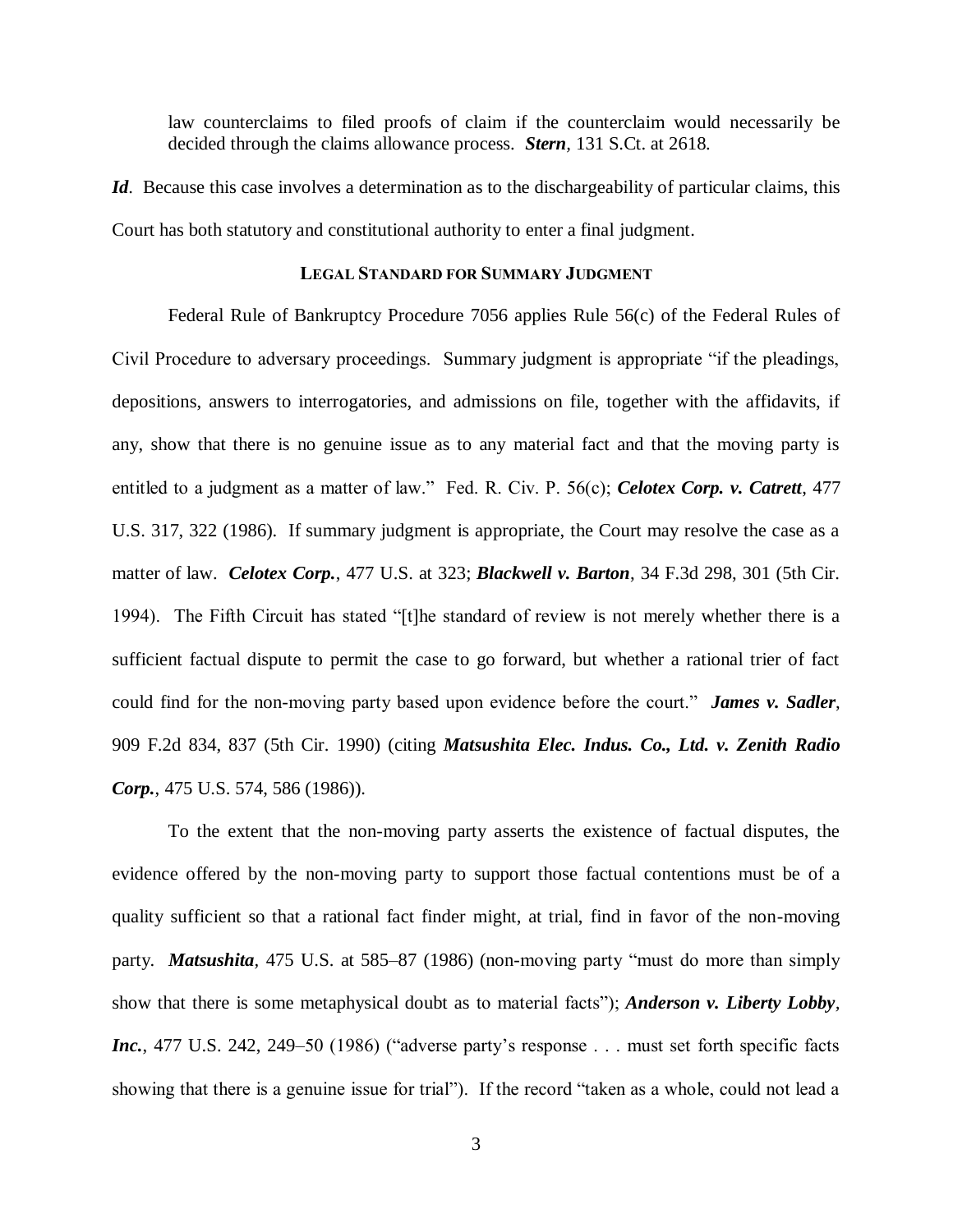rational trier of fact to find for the non-moving party, then there is no genuine issue for trial." *LeMaire v. Louisiana*, 480 F.3d 383, 390 (5th Cir. 2007). In determining whether a genuine issue of material fact exists, the non-moving party must respond to a proper motion for summary judgment with specific facts demonstrating that such genuine issue exists. A genuine issue of material fact is not raised by mere conclusory allegations or bald assertions unsupported by specific facts. *Leon Chocron Publcidad Y Editoria, S.A. v. Jymm Swaggart Ministries*, 990 F.2d 1253 (5th Cir. 1993).

### **FACTUAL AND PROCEDURAL BACKGROUND**

Plaintiff Helvetia Asset Recovery, Inc. ("Helvetia") seeks a determination that two state court judgments against Debtor/Defendant Burton M. Kahn ("Kahn") may be given preclusive effect and that this Court should find on the basis of those judgments that the judgment debts are non-dischargeable under 11 U.S.C. §  $523(a)(2012)$ .<sup>2</sup> Helvetia alleges in its Complaint the following operative facts:

Helvetia is a Texas corporation with a sole shareholder—Puerto Verde, Ltd., a Bahamian corporation. Puerto Verde's sole shareholder is Robert Ripley ("Ripley"). Complaint (ECF No. 1) ("Cmplt.") at ¶1. Helvetia was formed for the purpose of developing the Key Largo subdivision in Converse, Texas. Ripley hired Kahn to sell property lots in the subdivision to homeowners or home buyers. Cmplt. at  $\P$ 5. In late 2009, Ripley made Kahn director and president of Helvetia to manage the sale of lots. The Complaint alleges that Kahn misappropriated as much as \$1 million of Helvetia funds for his personal use. Cmplt. at ¶6. As a result, Ripley attempted to remove Kahn's access to Helvetia funds in September 2013. Cmplt. at ¶7. The Complaint alleges that after Ripley attempted to remove Kahn, Kahn continued to

<sup>2</sup> Unless otherwise noted, all references herein are to Title 11, 11 U.S.C. § *et seq*.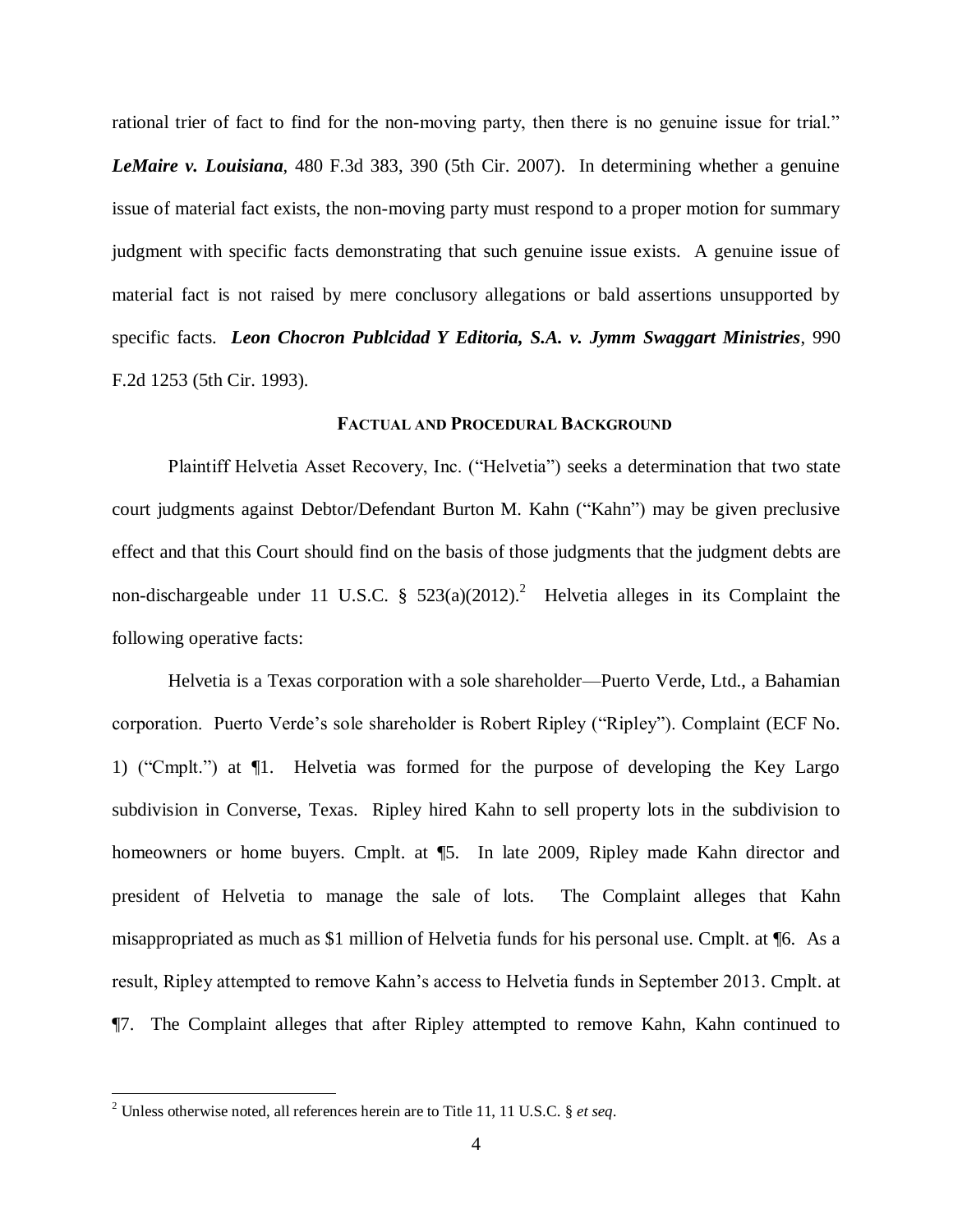misappropriate Helvetia funds and that Kahn transferred Helvetia's remaining funds to bank accounts that Kahn controlled in the approximate amount of \$340,000.00. Cmplt. at ¶7.

The Complaint details a number of transactions and acts that Kahn allegedly committed while he was president of Helvetia and thereafter when Ripley attempted to remove him. The acts alleged fall generally into the categories of misappropriation of cash, real property, and stock. The Complaint states that Kahn emptied Helvetia's bank accounts—transferring approximately \$340,000 in Helvetia funds from the sale of lots into bank accounts of entities Kahn controlled.<sup>3</sup> Kahn also purportedly printed a Helvetia "stock certificate," claiming to purchase the company for a mere \$1,000 after "canceling" Puerto Verde's stock ownership based on "forgeries" from 2007. Then, claiming to still be president of Helvetia, Kahn signed and recorded a warranty deed that purported to convey the entire Key Largo subdivision to Paradiv, Kahn's sham corporation. The conveyance included all of the lots Helvetia had already sold and on which houses had been built and where families were living. Paradiv gave no consideration for the attempted conveyance, and as part of the state court litigation, Kahn's warranty deed was deemed fraudulent and a nullity in December 2013. Cmplt. at ¶18.

After filing the fraudulent warranty deed to convey Helvetia's lots to Paradiv, Kahn sued Helvetia in state court (the "Kahn Suit") to invalidate six lot sales Helvetia closed after it terminated Kahn's employment, claiming Helvetia's sales were fraudulent and accomplished without authority. The Kahn Suit culminated in a final judgment on April 1, 2014, adverse to Kahn. The state court found that Kahn had no ownership interest in Helvetia, and that his warranty deed transferring Helvetia's lots to Paradiv was a fraudulent record in violation of state

 $3$  The Complaint lists specifically four entities that Kahn controlled—Contour Construction, Joabert Development, Trail Construction, and Ideal Concepts.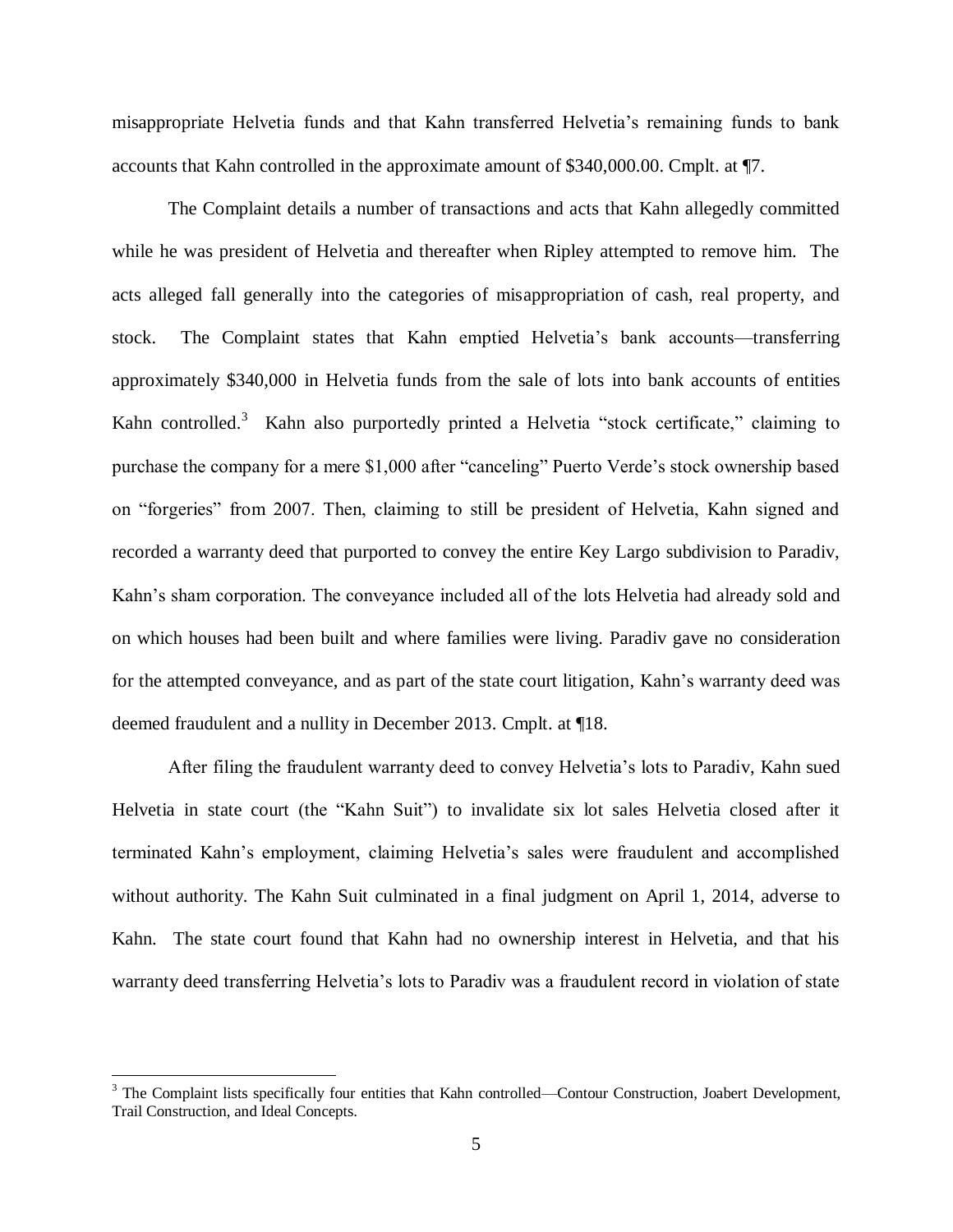statutory laws. The state court awarded Helvetia over \$250,000 in sanctions, which remain unpaid. Kahn has appealed this judgment. Cmplt. at ¶33.

Helvetia brought its own suit (the "Helvetia Suit") against Kahn in state court for his breach of fiduciary duty and other unlawful acts. Kahn then filed a pro se Chapter 7 case on April 14, 2014. On April 28, 2014, the Court lifted the automatic stay to permit the state action to proceed to trial. *In re Burton Kahn,* Bankruptcy Case No. 14-50980, ECF No. 39. Helvetia alleged in its state court action against Kahn that he never compiled financial statements. Helvetia alleges that Kahn had garbage bags of documents, including receipts and unopened letters unorganized by date or otherwise. Consequently, Helvetia estimates that Kahn stole money from Helvetia in perhaps as many as 100 different transactions beginning in early 2010 shortly after he was hired. Helvetia focused on three categories of damages in presenting its case to the state court jury in May 2014:

- $\ddot{\phantom{0}}$ Kahn's theft of \$340,000 when he was terminated, which was summarized with limited bank records;
- A \$380,166 "loan to shareholder" reflected in Helvetia's 2012 tax return where Kahn stated under oath he was Helvetia's sole shareholder; and
- Damages related to lost property sales which the jury found to be \$133,000. Cmplt. at ¶35.

In unanimously finding Kahn liable, the jury held Kahn responsible for breach of fiduciary duty, slander of title, money had and received, and filing a fraudulent court record. The jury also found by clear and convincing evidence that Kahn committed theft of Helvetia's property, and that he acted either maliciously, fraudulently, or through gross neglect, with malice defined by the court as Kahn's specific intent to cause substantial injury or harm to Helvetia. The court entered its final judgment on June 11, 2014, assessing almost \$880,000 in actual damages, including prejudgment interest, \$900,000 in exemplary damages, and \$280,000 in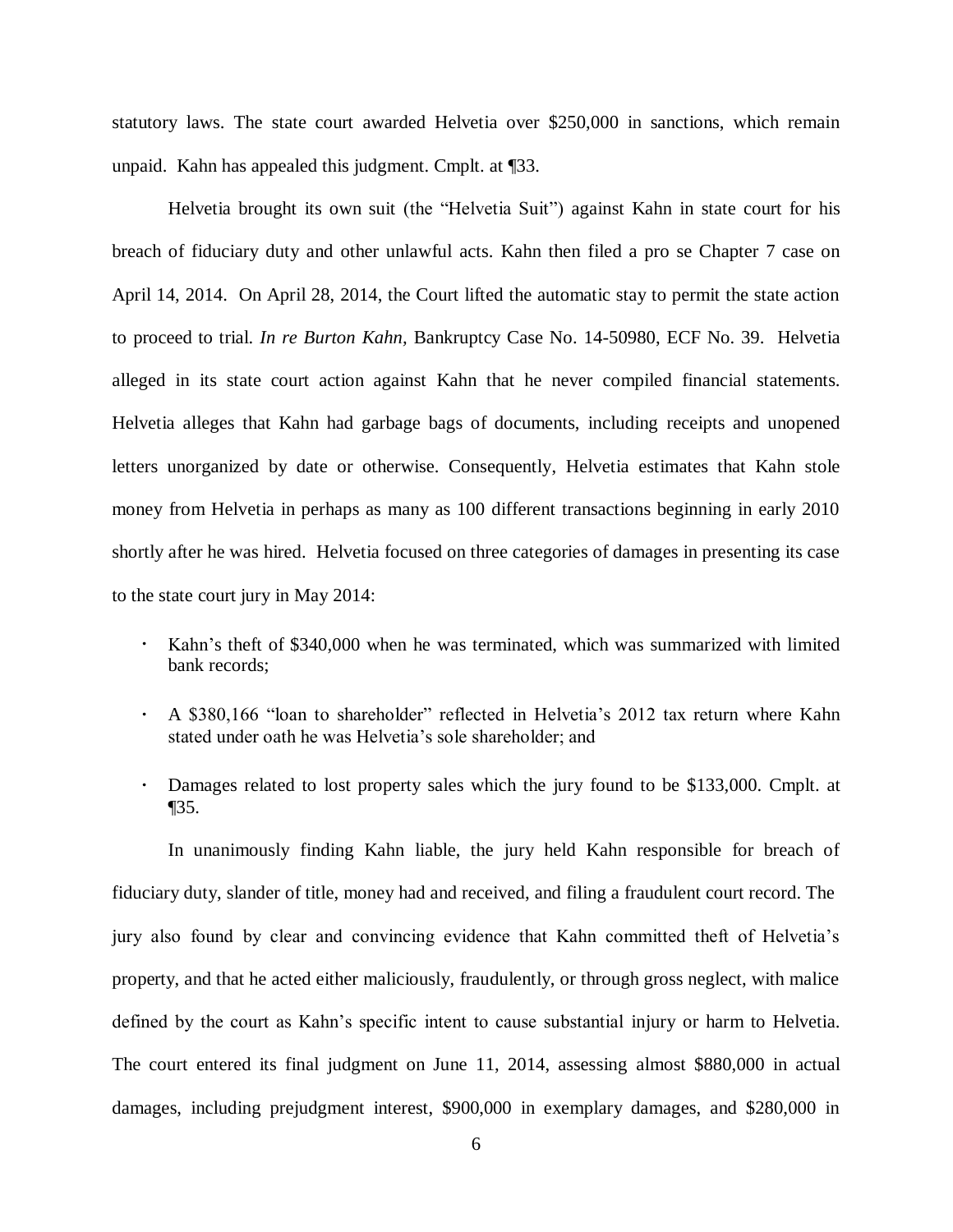attorneys' fees. The state court denied Kahn's Motion for Judgment notwithstanding the Verdict. Cmplt. at ¶¶9, 36.

### **DISCUSSION**

Helvetia filed its Motion for Summary Judgment on October 23, 2014. Helvetia seeks judgment as a matter of law through the application of collateral estoppel. Helvetia argues that the bases of Kahn's liability to Helvetia have been adjudicated in the two state court lawsuits. Helvetia argues that all of the underlying fact issues were litigated, and the particular claims and resulting judgments are binding on the ultimate fact issues in this adversary proceeding. Helvetia posits that based on those findings of fact, claims and judgments, Kahn's judgment debt to Helvetia arose as a result of conduct that precludes dischargeability of the debt under § 523(a).

Kahn's Response (the "Response") (ECF No. 30) argues that collateral estoppel does not apply because the state court determinations were not final decisions and required the state court to make further findings. Response at pp. 3–4. Kahn argues that he did not have the opportunity to provide certain evidence and that the state trial court denied a number of his requests to provide further pleading or evidence. Kahn asserts that the trial court's failure to consider his requests resulted in his inability to litigate fully matters before the state court trial court. Kahn attaches his affidavit in support of his Response that indicates he is the custodian of records for himself with bank statements of a number of his companies. There are no specific references to any of the pages of Kahn's Exhibits in support of his Response other than the Exhibits themselves nor are there any statements in Kahn's affidavit that refute or provide an evidentiary basis to suggest a contested issue of material fact. In sum, Kahn contends he did not have an opportunity for a fair trial at state court and argues he has created disputed facts by simply attaching to his affidavit, without any reference to, portions of what he filed in state court.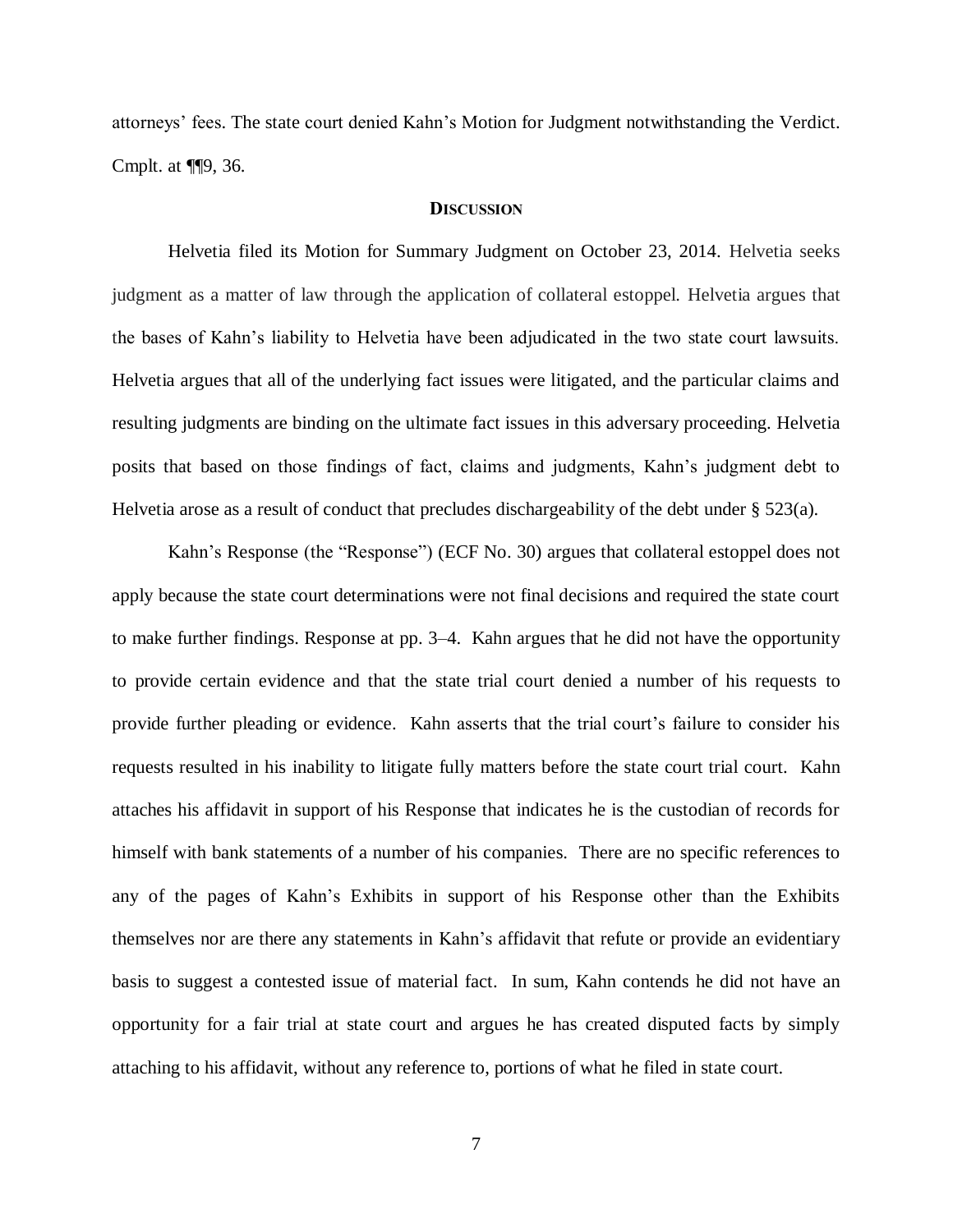A cursory review of the Kahn's Exhibits indicates roughly 4,000 pages of 121 documents that are neither indexed nor tabbed. The Response is without citation to any of the pages of the Kahn's Exhibits or an assertion as to why a particular exhibit supports a disputed issue of fact or raises and issue for trial. "It is well settled that the court is not obligated to comb the record in search of evidence that will permit a nonmovant to survive summary judgment." *Petrie v. City of Grapevine*, 904 F. Supp. 2d 569, 586-87 (N.D. Tex. 2012) (citations omitted). Rather, Rule 56 "saddles the non-movant with the duty to 'designate' the specific facts in the record that create genuine issues precluding summary judgment[.]" *Jones v. Sheehan, Young & Culp, P.C***.**, 82 F.3d 1334, 1338 (5th Cir.1996); *Doddy v. Oxy USA, Inc***.**, 101 F.3d 448, 463 (5th Cir.1996).

#### **A. Bankruptcy Courts May Give Preclusive Effect to State Court Judgments.**

The doctrine of collateral estoppel is applicable to bankruptcy nondischargeability proceedings. *Grogan v. Garner*, 498 U.S. 279, 291(1991); *Pancake v. Reliance Ins. Co. (In re Pancake),* 106 F.3d 1242, 1244 (5th Cir. 1997); *RecoverEdge, L.P. v. Pentecost*, 44 F.3d 1284, 1294 (5th Cir. 1995); *Daniels v. The Equitable Life Assurance Society*, 35 F.3d 210, 212 (5th Cir. 1994). "[P]arties may invoke collateral estoppel in certain circumstances to bar relitigation of issues relevant to dischargeability [and] collateral estoppel can provide an alternate basis to satisfy the elements of § 523(a)(6)." *Raspanti v. Keaty (In re Keaty***)**, 397 F.3d 264, 270 (5th Cir. 2005) (quotation marks and alterations omitted). "In other words, when an issue that forms the basis for the creditor's theory of non-dischargeability has been actually litigated in a prior proceeding, neither the creditor nor the debtor may relitigate those grounds." *RecoverEdge, L.P.,*  44 F.3d at 1294. While the doctrine of issue preclusion applies in bankruptcy dischargeability litigation, a bankruptcy court retains exclusive jurisdiction to determine whether a debt is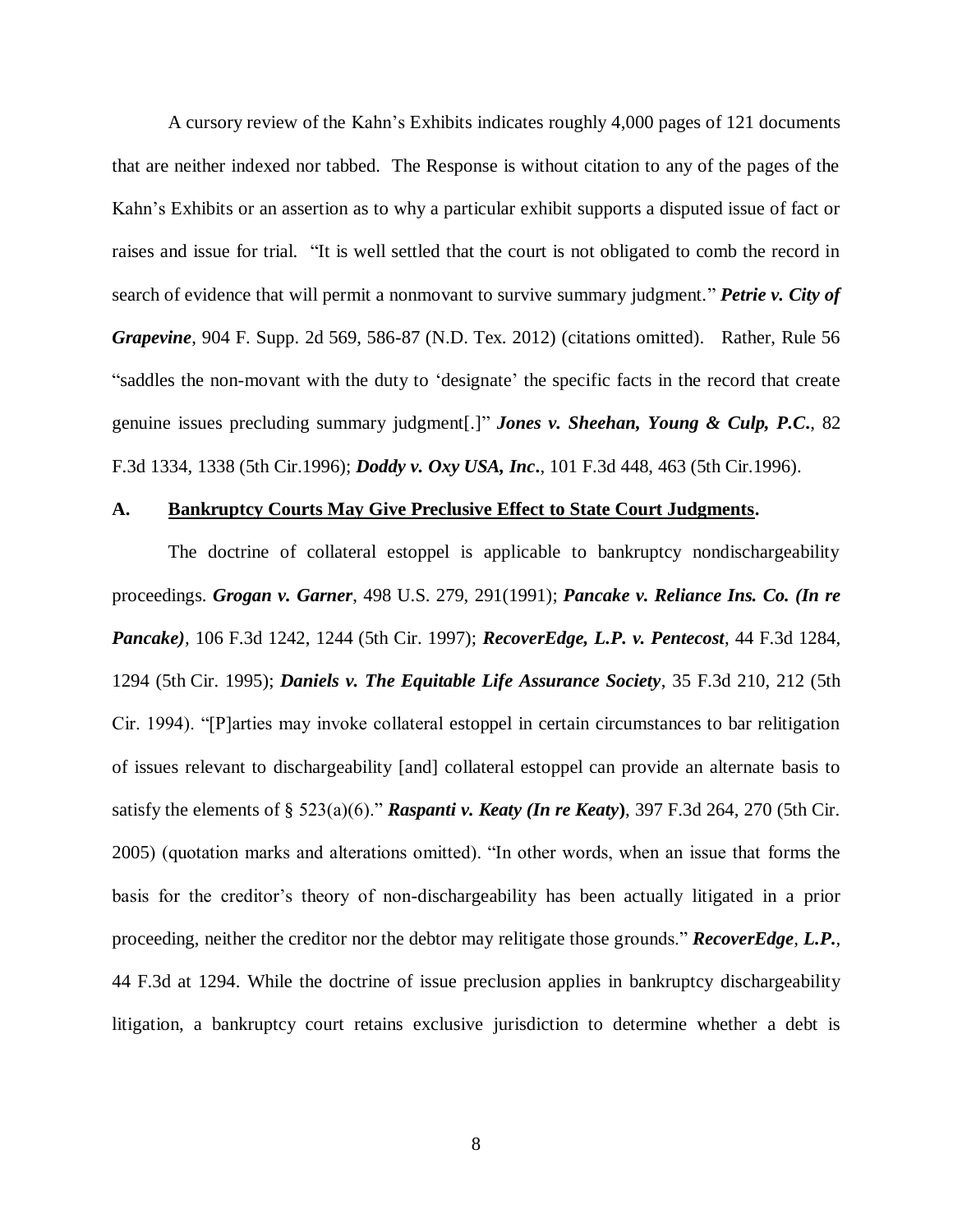dischargeable. *Grogan*, 498 U.S. at 285 n.11 (1991); *Simpson & Co. v. Shuler (In re Shuler),*  722 F.2d 1253, 1255 (5th Cir. 1984).

When giving preclusive effect to a state court judgment the Court applies the issue preclusion rules of that state. *Marrese v. American Academy of Orthopedic Surgery,* 470 U.S. 373 (1985); *Miller v. J. D. Abrams, Inc. (In re Miller)*, 156 F.3d 598, 601 (5th Cir. 1998). Collateral estoppel under Texas law prevents the relitigation of identical issues of law or fact that were actually litigated and were essential to the final judgment in a prior suit. *Gober v. Terra + Corp. (In re Gober),* 100 F.3d 1195, 1201 (5th Cir. 1996) (citing *Bonniwell v. Beech Aircraft Corp***.**, 663 S.W.2d 816, 818 (Tex. 1984)); *Texas Dept. of Public Safety v. Petta*, 44 S.W.3d 575, 579 (Tex. 2001). Specifically, a party is collaterally estopped from raising an issue under Texas law when: (1) the facts sought to be litigated in the second case were fully and fairly litigated in the first; (2) those facts were essential to the prior judgment; and (3) the parties were cast as adversaries in the first case. *Bonniwell*, 663 S.W.2d at 818. "Once an actually litigated and essential issue is determined, that issue is conclusive in a subsequent action between the same parties." *Van Dyke v. Boswell, O'Toole, Davis & Pickering*, 697 S.W.2d 381, 384 (Tex. 1985); *see also*, *In re Pancake,* 106 F.3d at 1244.

Similarly, in this Court "the requirement that an issue be 'actually litigated' for collateral estoppel purposes simply requires that the issue is raised, contested by the parties, submitted for determination by the court, and determined." *In re Keaty*, 397 F.3d at 272 (citing *James Talcott, Inc. v. Allahabad Bank, Ltd***.**, 444 F.2d 451, 459–60 (5th Cir.1971)).

The principles of issue preclusion are still properly applied notwithstanding the fact that Kahn has appealed the two final judgments or that the appeals remain pending. "[F]or purposes of collateral estoppel, a judgment may be final even though an appeal is pending or a lower court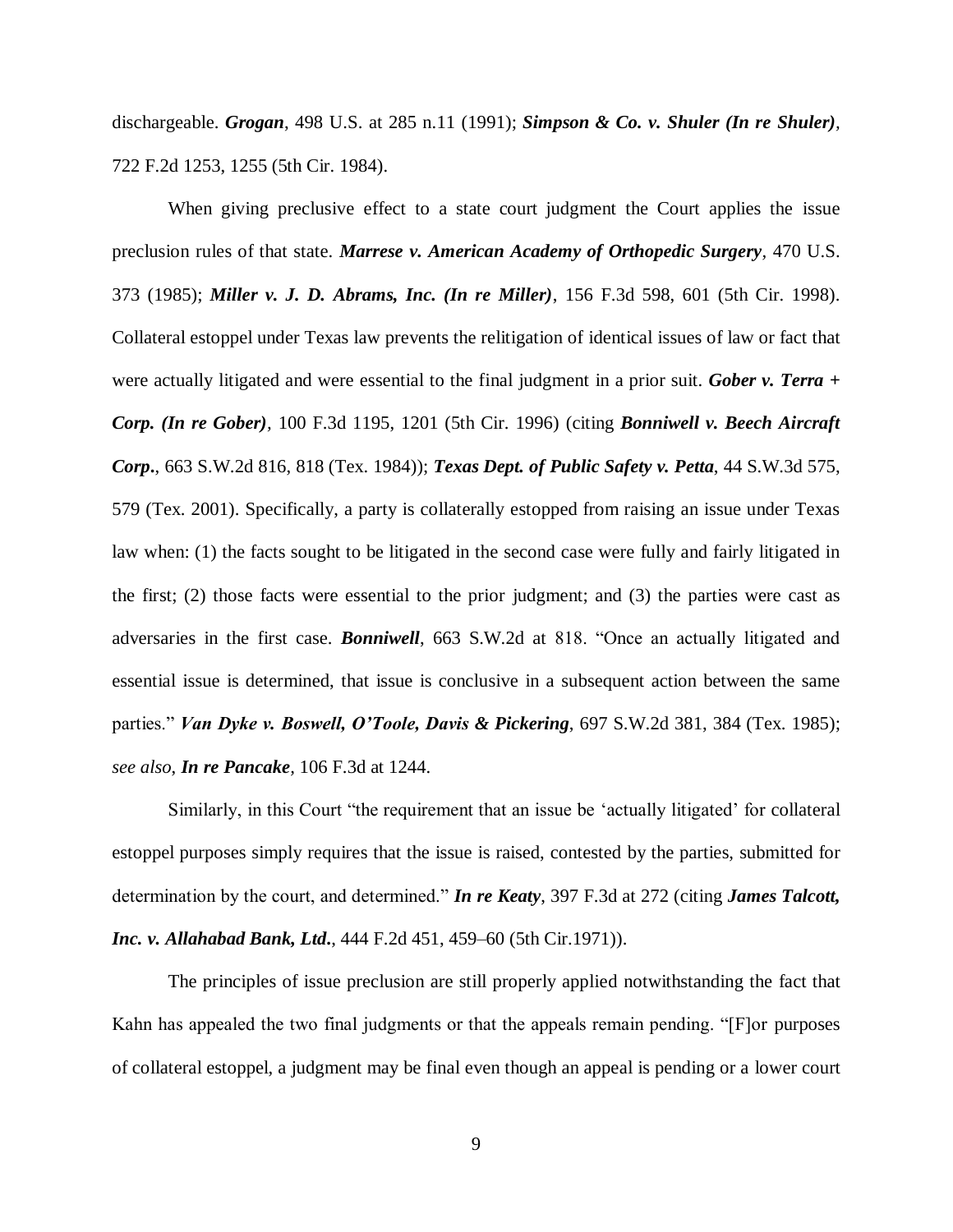has yet to fully dispose of the matter from which the issue arises." *Guion v. Sims (In re Sims***)**, 479 B.R. 415, 422–23 (Bankr. S.D. Tex. 2012) (citing *Prager v. El Paso Nat'l Bank*, 417 F.2d 1111, 1112 (5thCir. 1969)); *Andres Holding Corp. v. Villaje Del Rio, Ltd***.**, No. SA-09-CV-127- XR, 2010 U.S. Dist. (W.D.Tex. Oct. 19, 2010).

# **B. The Helvetia and Kahn Suits Were Fully Litigated.**

Helvetia argues that the facts at issue were submitted to the jury in the Helvetia Suit and provide the basis for finding non-dischargeability under  $\S$  523(a)(4). The jury charge included questions about breach of fiduciary duty, fraudulent court records, slander of title, and exemplary damages.<sup>4</sup> The charge requested findings about Kahn's state of mind in connection with his breach of fiduciary duty with specific instructions defining Texas law about his culpability and to determine whether exemplary damages could be lawfully awarded.

In reaching its unanimous verdict the jury made the following findings:

- a. Kahn damaged Helvetia by breaching his fiduciary duty.
	- i. By clear and convincing evidence:

1. Kahn committed his breach of fiduciary duty maliciously, fraudulently, or through gross negligence; $5$ 

2. Kahn intentionally misapplied money or real estate lots owned by Helvetia and valued at \$1,500 or greater in a manner that involved substantial risk of loss to Helvetia;  $\frac{6}{5}$ and

3. Kahn committed theft of property valued at \$20,000 or greater.

- b. Kahn filed a fraudulent court record or claim against Helvetia's real property with knowledge that it was fraudulent;
- c. Kahn slandered Helvetia's title to its real estate;<sup>7</sup> and

<sup>&</sup>lt;sup>4</sup> See Jury Charge contained in Plaintiff's Exhibit 1, pp. 15–19, to the Motion for Summary Judgment.<br><sup>5</sup> Jury Question Nos. 1 and 2.

<sup>&</sup>lt;sup>6</sup> Jury Question No. 13.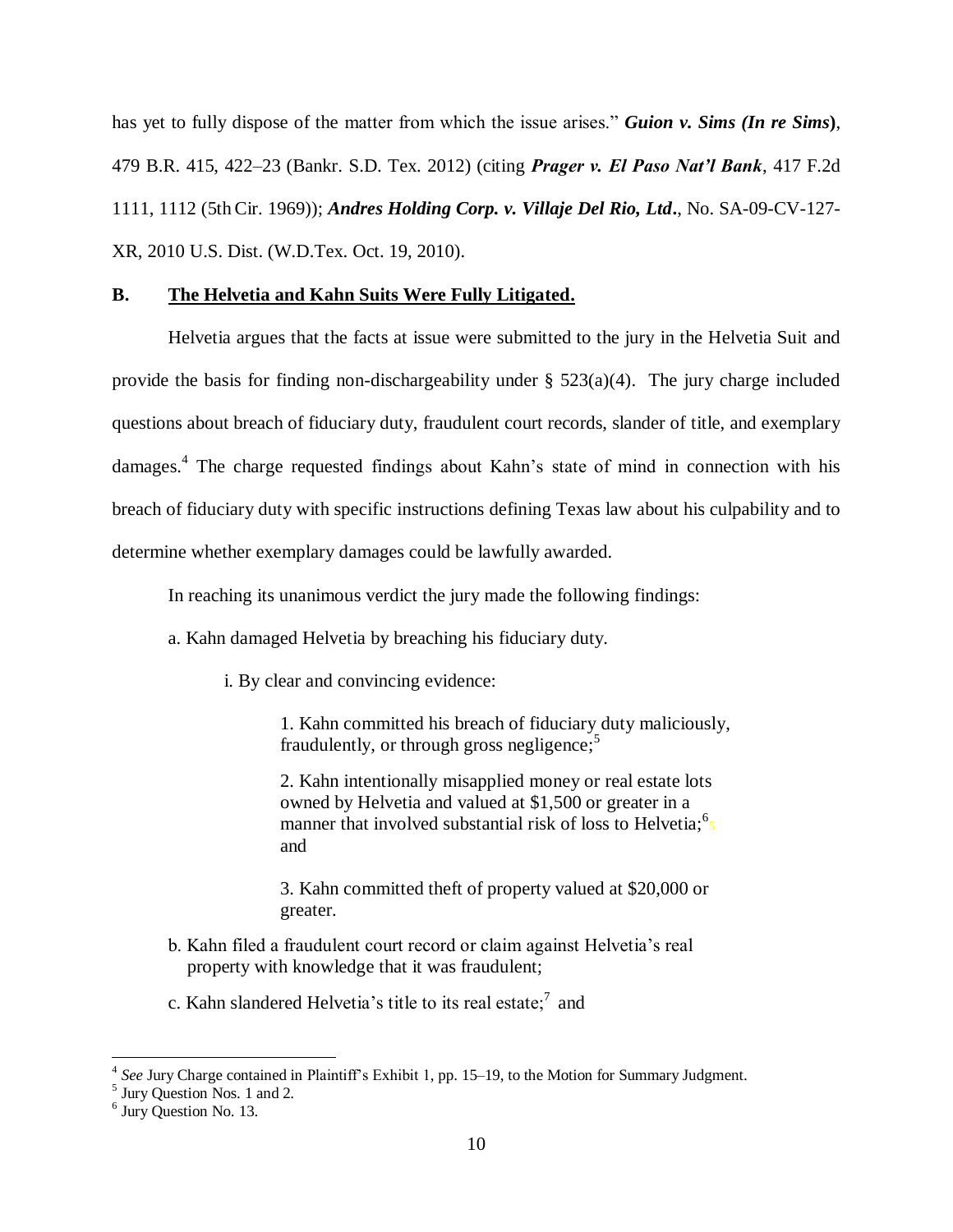# d. Kahn held money which in equity and good conscience belonged to Helvetia.

As shown in Helvetia's Exhibits 1, 3 (Final Judgment and Order on Sanctions), and 5 (record on Appeal to the Fourth Court of Appeals), the parties participated in the jury trial of the Helvetia Suit, and all issues pertinent to nondischargeability of the Final Judgment in this adversary proceeding under §§ 523(a)(4) and (6) were "actually litigated." Consequently, the parties are collaterally estopped from relitigating any of the issues as part of this action. *See In re Grogan v. Garner*, 498 U.S. at 284–85 (citations omitted).

### **C. The Issues in the Kahn Suit Were Fully Litigated as to Dischargeability.**

As detailed in its original and amended motions for sanctions, Helvetia placed into issue questions of fact about Kahn's conduct in filing a fictitious lawsuit under Helvetia's name, and his efforts to prolong the resulting cloud on Helvetia's title and the litigation itself.<sup>8</sup> Helvetia sought \$760,000 in sanctions based on the fees and costs it incurred relating to Kahn's fictitious suit and to serve as a deterrent for future bad acts. Accordingly, Kahn was aware Helvetia was seeking a substantial monetary sanction and was otherwise fully apprised of the possibility he would be sanctioned. In the state court's April 1, 2014 Final Judgment and Order of Sanctions (the "Sanctions Judgment" or "SJ"; *see* Exhibit 2), Kahn and his attorney, Terry George, were sanctioned jointly and severally \$153,416 for reasonable attorneys' fees incurred by Helvetia as a direct and proximate result of Kahn's fictitious filings and his attempted withdrawal of a Rule 11 Agreement, and \$100,000 for the lack of due diligence into the facts and the law before filing the fictitious Kahn Suit. The state court made extensive findings about Kahn's bad faith, harassment and his culpable state of mind.<sup>9</sup> It determined that Kahn caused a willful and malicious injury to

<sup>&</sup>lt;sup>7</sup> Jury Question No. 6.

<sup>8</sup> *See* Plaintiff's Exhibit 6 (Helvetia's sanctions motions and Kahn's responses).

<sup>&</sup>lt;sup>9</sup> See Exhibit 2 to Plaintiff's Motion, pp. 20–24 of the Final Judgment and Order of Sanctions.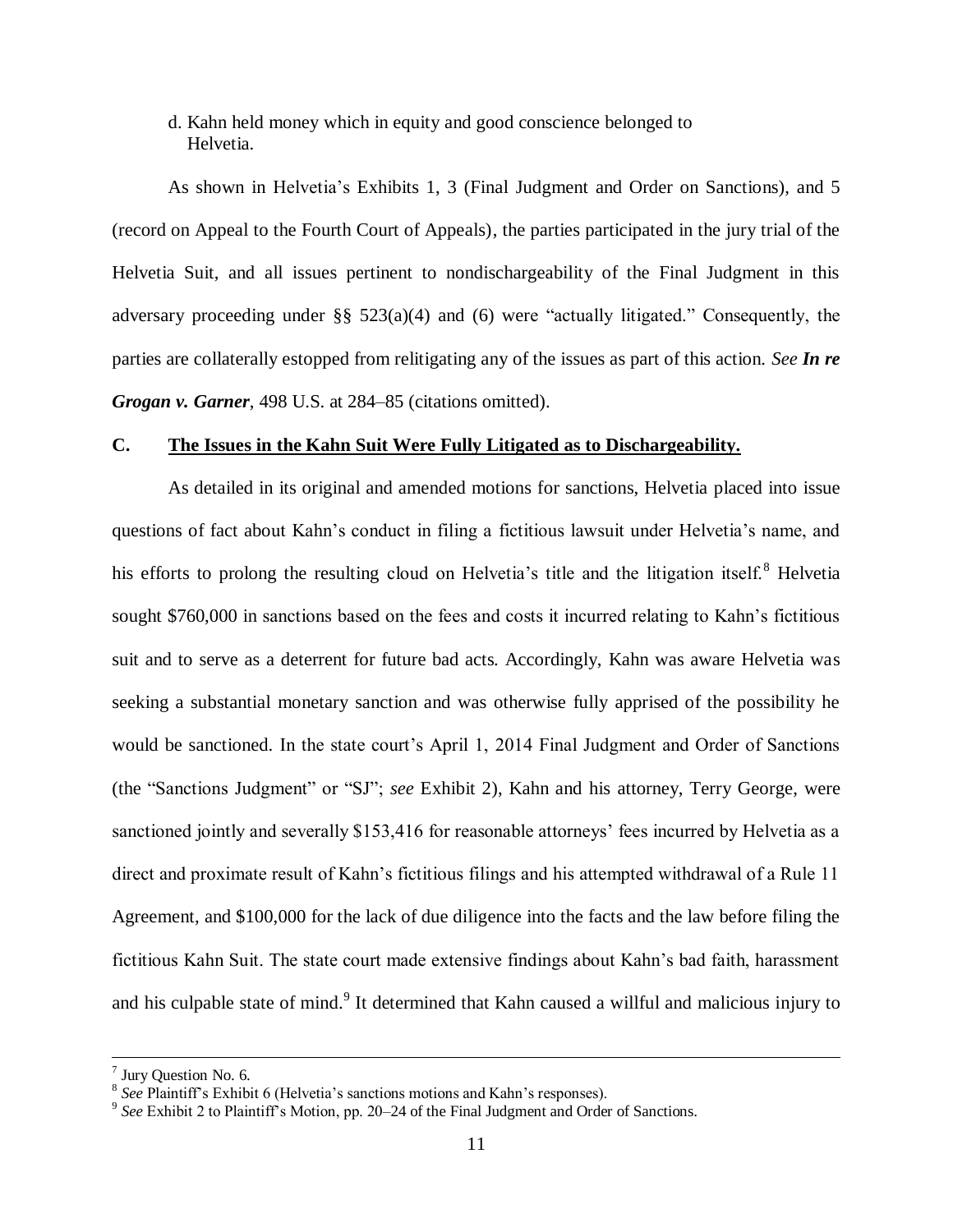Helvetia, and justified an order of sanctions. Moreover, the parties participated in the evidentiary hearing on Helvetia's sanctions motions, and all issues pertinent to nondischargeability of the Sanctions Judgment in this adversary proceeding under  $\S523(a)(6)$ were "actually litigated." Therefore, the parties are collaterally estopped from relitigating any of the issues as part of this action. *Id.*

Kahn argues that the sanctions judgments were erroneously granted against him and that the sanctions orders issued against Kahn's counsel in the state court were for conduct that Kahn did not authorize. There is nothing in the sanctions judgment that suggests that Kahn was unaware or did not participate in the conduct that gave rise to the sanctions judgments. The summary judgment evidence before the Court demonstrates that Kahn filed frivolous litigation, and, after numerous attempts at attempting to reach an agreement, continued to defy court orders and Rule 11 agreements. Kahn is responsible for the acts that form the basis of the sanctions judgment.

## **D. Helvetia's Final Judgment Against Kahn in the Helvetia Suit is Non-Dischargeable under §523(a)(4) for Breach of Fiduciary Duty.**

A breach of fiduciary duty may only occur if a fiduciary relationship existed. A fiduciary relationship may be based on formal or informal relations in which one person places a special confidence in another who, in equity and good conscience, is bound to act in good faith and with due regard for the interest of the person placing the confidence. *See [Texas Bank & Trust Co. v.](https://a.next.westlaw.com/Link/Document/FullText?findType=Y&serNum=1980110095&pubNum=713&originatingDoc=I1cbd87e62ee011e088699d6fd571daba&refType=RP&fi=co_pp_sp_713_507&originationContext=document&transitionType=DocumentItem&contextData=%28sc.UserEnteredCitation%29#co_pp_sp_713_507)  Moore,* [595 S.W.2d 502, 507 \(Tex.](https://a.next.westlaw.com/Link/Document/FullText?findType=Y&serNum=1980110095&pubNum=713&originatingDoc=I1cbd87e62ee011e088699d6fd571daba&refType=RP&fi=co_pp_sp_713_507&originationContext=document&transitionType=DocumentItem&contextData=%28sc.UserEnteredCitation%29#co_pp_sp_713_507) 1980); *[Lacy v. Ticor Title Ins. Co.](https://a.next.westlaw.com/Link/Document/FullText?findType=Y&serNum=1990136088&pubNum=713&originatingDoc=I1cbd87e62ee011e088699d6fd571daba&refType=RP&fi=co_pp_sp_713_788&originationContext=document&transitionType=DocumentItem&contextData=%28sc.UserEnteredCitation%29#co_pp_sp_713_788),* 794 S.W.2d 781, 788 (Tex. [App.—Dallas 1990\),](https://a.next.westlaw.com/Link/Document/FullText?findType=Y&serNum=1990136088&pubNum=713&originatingDoc=I1cbd87e62ee011e088699d6fd571daba&refType=RP&fi=co_pp_sp_713_788&originationContext=document&transitionType=DocumentItem&contextData=%28sc.UserEnteredCitation%29#co_pp_sp_713_788) *writ denied*, [803 S.W.2d 265 \(Tex.1991\).](https://a.next.westlaw.com/Link/Document/FullText?findType=Y&serNum=1991031451&pubNum=713&originatingDoc=I1cbd87e62ee011e088699d6fd571daba&refType=RP&originationContext=document&transitionType=DocumentItem&contextData=%28sc.UserEnteredCitation%29) Helvetia correctly argues that fiduciary duties can be extended to corporate officers when a corporate officer diverts a corporate opportunity to himself, or if the transaction is made while the corporation is insolvent. *See Dyer v. Shafer et al..,* [779 S.W.2d 474, 477 \(Tex.](https://a.next.westlaw.com/Link/Document/FullText?findType=Y&serNum=1989140553&pubNum=713&originatingDoc=I1cbd87e62ee011e088699d6fd571daba&refType=RP&fi=co_pp_sp_713_477&originationContext=document&transitionType=DocumentItem&contextData=%28sc.UserEnteredCitation%29#co_pp_sp_713_477) App.—El Paso 1989) (creditor may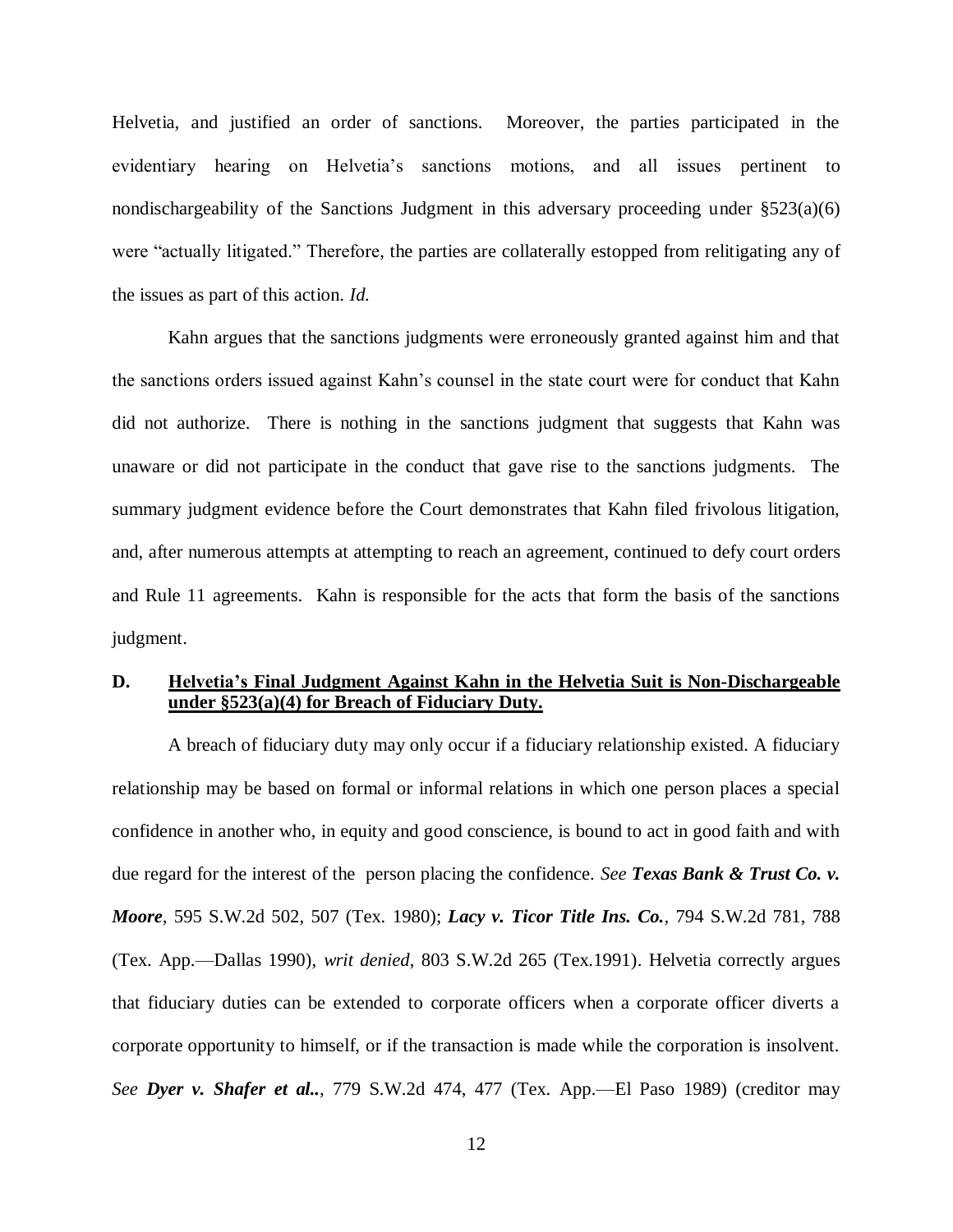challenge the breach if the transaction is made to defraud creditors). The burden of establishing the existence of a fiduciary relationship rests with Plaintiff. *[Priddy v. Rawson](https://a.next.westlaw.com/Link/Document/FullText?findType=Y&serNum=2017991349&pubNum=4644&originatingDoc=I1cbd87e62ee011e088699d6fd571daba&refType=RP&fi=co_pp_sp_4644_599&originationContext=document&transitionType=DocumentItem&contextData=%28sc.UserEnteredCitation%29#co_pp_sp_4644_599),* 282 S.W.3d 588, 599–600 (Tex. [App.—Houston \[14th Dist.\] 2009, pet. denied\)](https://a.next.westlaw.com/Link/Document/FullText?findType=Y&serNum=2017991349&pubNum=4644&originatingDoc=I1cbd87e62ee011e088699d6fd571daba&refType=RP&fi=co_pp_sp_4644_599&originationContext=document&transitionType=DocumentItem&contextData=%28sc.UserEnteredCitation%29#co_pp_sp_4644_599)

Section  $523(a)(4)$  does not discharge a debtor from debt "for fraud or defalcation while acting in a fiduciary capacity, embezzlement or larceny." *Gupta v. E. IdahoTumor Insti., Inc. (In re Gupta),* 394 F.3d 347, 350 (5th Cir.2004); *Walser v. Texas Music Group, Inc., et al. (In re Antone's Records, Inc.),* 445 B.R. 758 (Bankr. W.D. Texas 2011). The Fifth Circuit has found "that this discharge exception was intended to reach those debts incurred through abuses of fiduciary positions and through active misconduct whereby a debtor has deprived others of their property by criminal acts; both classes of conduct involve debts arising from the debtor's acquisition or use of property that is not the debtor's." *In re Miller*, 156 F.3d at 602 (citing *In re Boyle*, 819 F.2d 583, 588 (5th Cir. 1987)); *Tex. Lottery Comm'n v. Tran (In re Tran***)**, 151 F.3d 339 (5th Cir. 1998).

When a corporate officer or director diverts assets of the corporation to his own use or gains a benefit, he breaches his fiduciary duty of loyalty to the corporation, willful and fraudulent acts may be presumed, and the transaction is presumptively fraudulent. *In re Sherali*, 490 B.R. 104, 123 (Bankr. N.D. Tex. 2013). Thus, any misappropriation of corporate property by a corporate officer or director is a fiduciary defalcation within the meaning of § 523(a)(4). *In re Jackson*, 141 B.R. at 918–19 (citing *John P. Maguire & Co. v. Herzog*, 421 F.2d 419, 422 (5th Cir.1970)).

"Once it is established that specific money or property has been obtained by fraud, . . . 'any debt' arising therefrom is excepted from discharge." *Cohen v. de la Cruz,* 523 U.S. 213, 218 (1998); *see also Snook v. Popiel (In re Snook),* 168 Fed. App'x 577, 578 (5thCir. 2006); *In*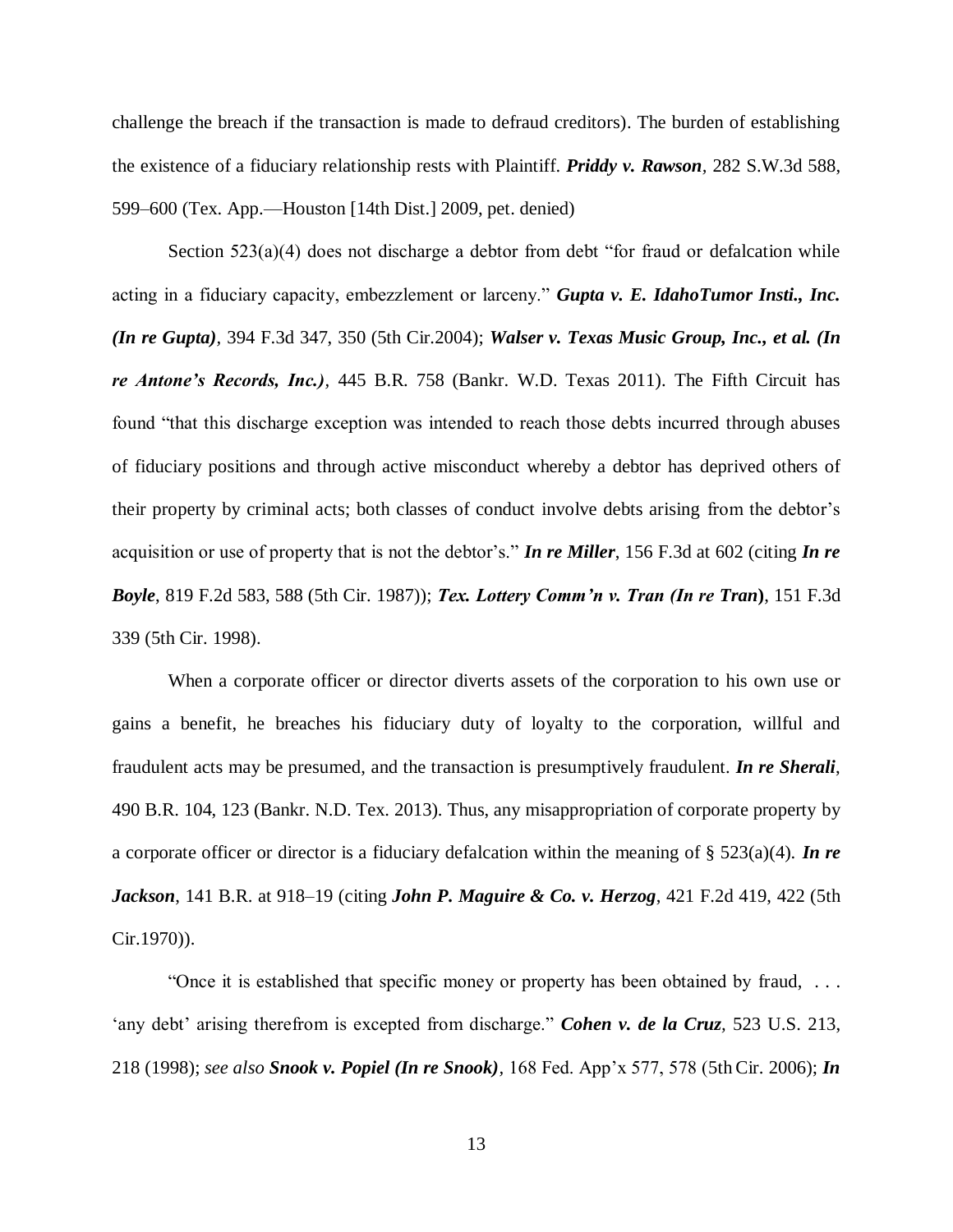*re Sherali*, 490 B.R. at 125. Though the facts in *Cohen* specifically addressed a liability rendered non-dischargeable under the actual fraud prong of  $\S$  523(a)(2)(A), its rationale to prevent a discharge of all liability arising from circumstances that render a debt non-dischargeable under § 523(a) has been extended to cases in which the primary debt is rendered non-dischargeable due to fraud or defalcation while acting in a fiduciary capacity. *Drexel Highlander Ltd. P'Ship v. Edelman (In re Edelman),* 2014 WL 1796217, at \*43 (Bankr. N.D. Tex. May 6, 2014); *Conte v. Woomer (In re Woomer),* 2013 WL 5536072, at \*18 (Bankr. E.D. Tex. Oct. 7, 2013).

In the state court trial, the jury found by clear and convincing evidence that Kahn's conduct in breaching his fiduciary duty constituted both theft and an intentional misapplication of Helvetia's money or real property in a manner that involved substantial risk of loss to Helvetia, meaning that it was more likely than not that Helvetia would suffer the loss.<sup>10</sup> Under the Texas Theft Liability Act, "theft" means unlawfully appropriating property with intent to deprive the owner of the property.<sup>11</sup> "Misapply" means where a person deals with property or money contrary to an agreement under which the person holds the property or money.<sup>12</sup> "Substantial risk of loss" means more likely than not that loss will occur.

The jury also found by clear and convincing evidence that Kahn committed his breaches of duty maliciously, fraudulently, or through gross negligence, and attributed actual damages of \$854,166 and exemplary damages of \$900,000 to this heightened level of culpability by Kahn.<sup>13</sup> The Court finds that these findings fall well within the Supreme Court's 2013 finding that defalcation as used in §  $523(a)(4)$  "includes a culpable state of mind requirement," which

<sup>10</sup> *See* Plaintiff's Exhibit 1, Jury Question Nos. 11, 12, and 13.

<sup>&</sup>lt;sup>11</sup> Tex. Civ. Prac. & Rem. Code § 134.002(2).

<sup>&</sup>lt;sup>12</sup> *Id.* at § 41.008(b) and (c)(10).

<sup>13</sup> *See* Plaintiff's Exhibit 1, Jury Question Nos. 1 and 10.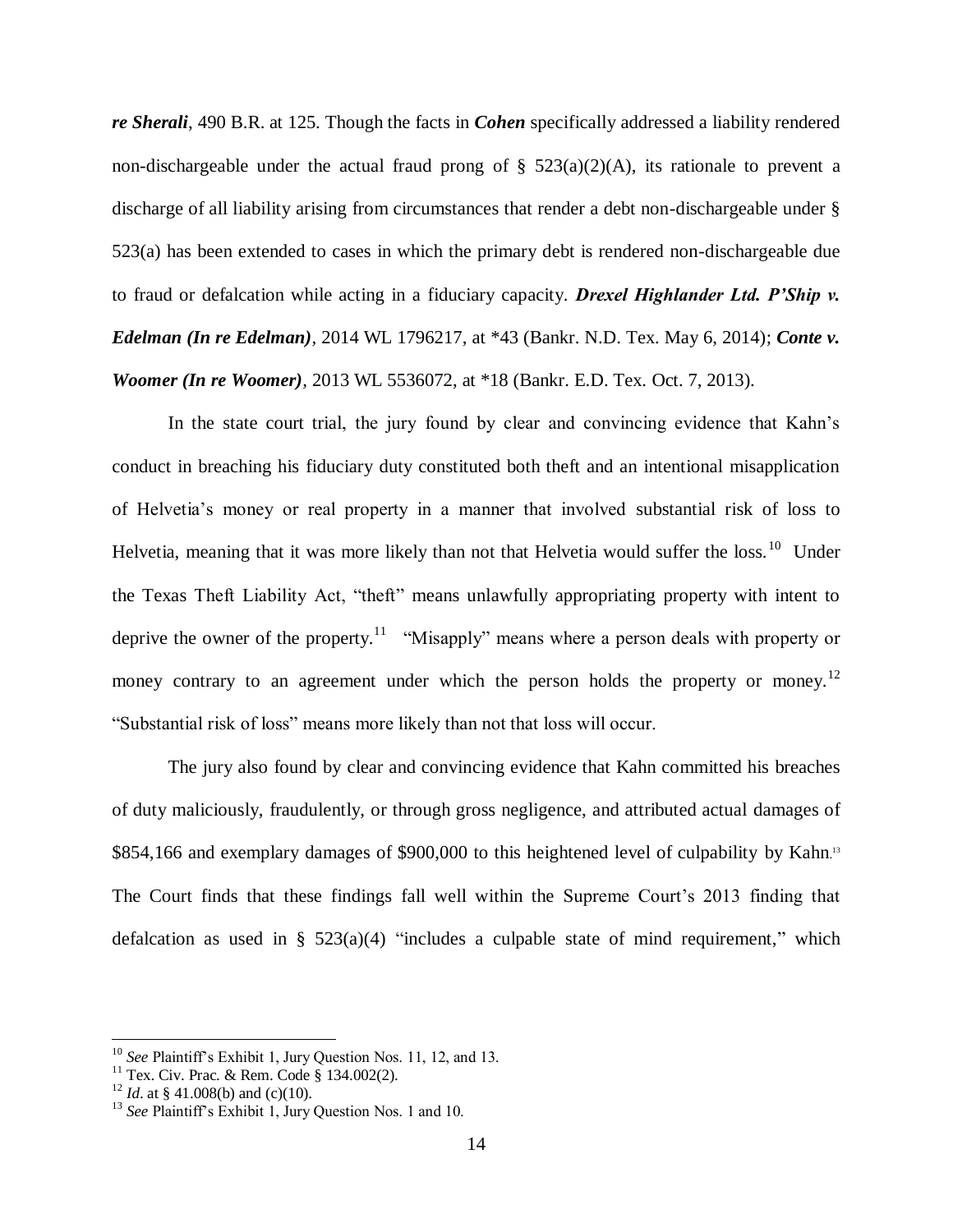involves the "knowledge of, or gross recklessness in respect to, the improper nature of the relevant fiduciary behavior." *Bullock v. BankChampaign, N.A***.**, 133 S. Ct. 1754, 1757 (2013).

Additionally, when the underlying debt is non-dischargeable due to willful or malicious conduct, fraud, or intentional breach of fiduciary duty, the related attorneys' fees and exemplary damages are also non-dischargeable. *In re Sherali*, 490 B.R. at 125 (citing *In re Gober*, 100 F.3d at 1208; *Stokes v. Ferris* **(***In re Stokes),* 150 B.R. 388, 393 (W.D. Tex. 1992)); *see also, Pak, et al. v. Kim (In re Kim)*, 2013 WL 5376526, Bankr. E.D. Tex. Sept. 25, 2013) (citing *Cohen,* 523 U.S. at 218)); *In re Edelman,* 2014 WL 1796217, at \*43.

## **E. The Sanctions Award against Kahn in the Kahn Suit are Non-Dischargeable under § 523(a)(6) as Willful and Malicious Injury**

Helvetia also argues that Kahn's debts arising from the sanctions award against him in the Kahn Suit are also non-dischargeable because they constitute willful and malicious injuries to Helvetia caused by Kahn. Section  $523(a)(6)$  provides that an individual debtor will not get a discharge from any debt "for willful and malicious injury by the debtor to another entity or to the property of another entity." For the act to be willful and malicious "a debtor must have acted with 'objective substantial certainty or subjective motive' to inflict injury." *In re Williams*, 337 F.3d 504, 508–09 (5th Cir. 2003) (citing *In re Miller*, 156 F.3d 598, 603 (5th Cir. 1998)). Whether the acts were substantially certain to cause injury (the "objective test") is based on "whether the [d]efendant's actions, which from a reasonable person's standpoint were substantially certain to result in harm, are such that the court ought to infer that the debtor's *subjective* intent was to inflict a willful and malicious injury on the Plaintiff." *In re Powers*, 421 B.R. 326, 335 (Bankr. W.D. Tex. 2009) (emphasis in original). A subjective motive to cause harm (the "subjective test") exists when a tortfeasor acts "deliberately and intentionally, in knowing disregard of the rights of another." *See Miller*, 156 F.3d at 605-06 (adopting the definition of "implied malice" from *In re Nance*, 566 F.2d 602, 611 (1st Cir. 1977)).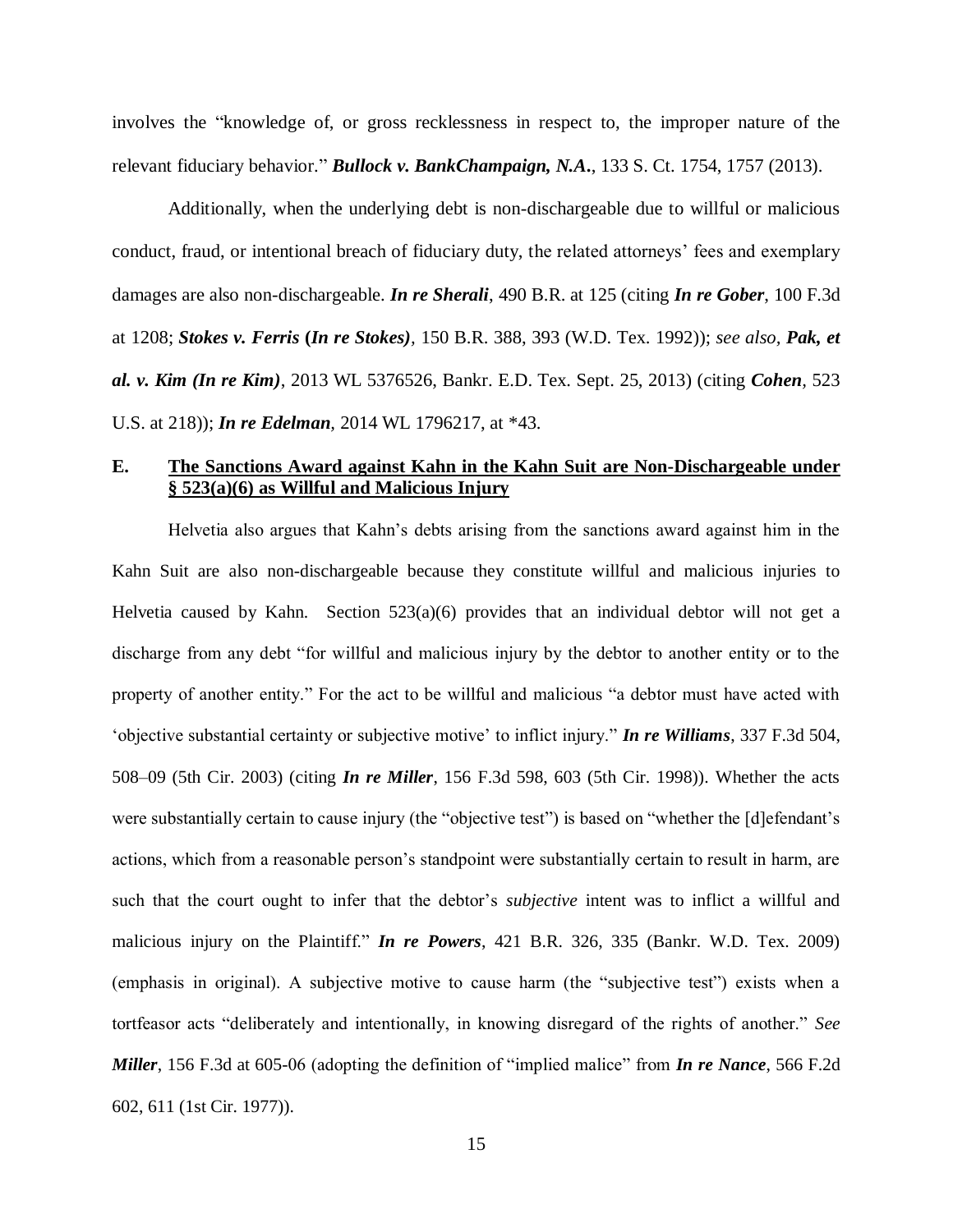The Supreme Court has determined that the word "willful" under  $\S$  523(a)(6) modifies the word "injury," indicating that a finding of nondischargeability requires a deliberate or intentional injury, not merely a deliberate act that results in injury. *Kawaauhua v. Geiger*, 523 U.S. 57, 61 (1998). In defining the term "malicious" under  $\S$  523(a)(6), the Fifth Circuit holds that it means "implied malice," as opposed to "special malice." *Miller*, 156 F.3d at 605. "Implied malice" means "acts done with the actual intent to cause injury," whereas "special malice" requires a showing of a motive to harm. *Id.* The Fifth Circuit, in recognizing that the definition of implied malice is the same standard used by the Supreme Court for "willful injury," held that a finding of implied malice can render a debt non-dischargeable under § 523(a)(6). *Id.* (discussing *Kawaauhua*, 523 U.S. 57).

Helvetia argues that Kahn's intent to harm Helvetia by recording a false record and slandering its title also falls within the ambit of § 523(a)(6). *In re Gamble-Ledbetter*, 419 B.R. at 698–99) (harm to personal or property rights is covered by  $\S523(a)(6)$ ); *Ward Family Found. v. Arnette (In re Arnette),* 454 B.R. 663, 700 (Bankr. N.D. Tex. 2011). The Court finds that by knowingly and deliberately engaging in an unauthorized diversion of Helvetia's funds, Kahn acted in a manner substantially certain to cause financial loss and injury to the Helvetia, and, therefore inflicted a willful and malicious injury upon Helvetia. *See In re Sherali*, 490 B.R. at 120; *Andra Group, L.P. v. Gamble-Ledbetter (In re Gamble-Ledbetter),* 419 B.R. 682, 699 (Bankr. E.D. Tex. 2009); *In re Utley*, 2010 WL 3342242, at \*4; *see also*, 4 COLLIER ON BANKRUPTCY ¶ 523.12[4] at p. 523–96 (16th ed. 2009); TEX. CIV. PRAC. & REM.CODE § 134.002(2) (regarding theft); *McCullough v. Scarbrough, Medlin & Assoc., Inc.,* No. 05-11- 01303-CV (Tex. App.—Dallas June 20, 2014, pet. filed) (same); *In re Hantla*, No. 10-32074- SGJ-7, Adversary No. 10-03200 (Bankr. N.D. Texas March 25, 2011).

The Fifth Circuit has found that the "fully and fairly litigated" prong of the test can be met where the prior action was a sanctions proceeding. *In re Gober*, 100 F.3d at 1202; *In re*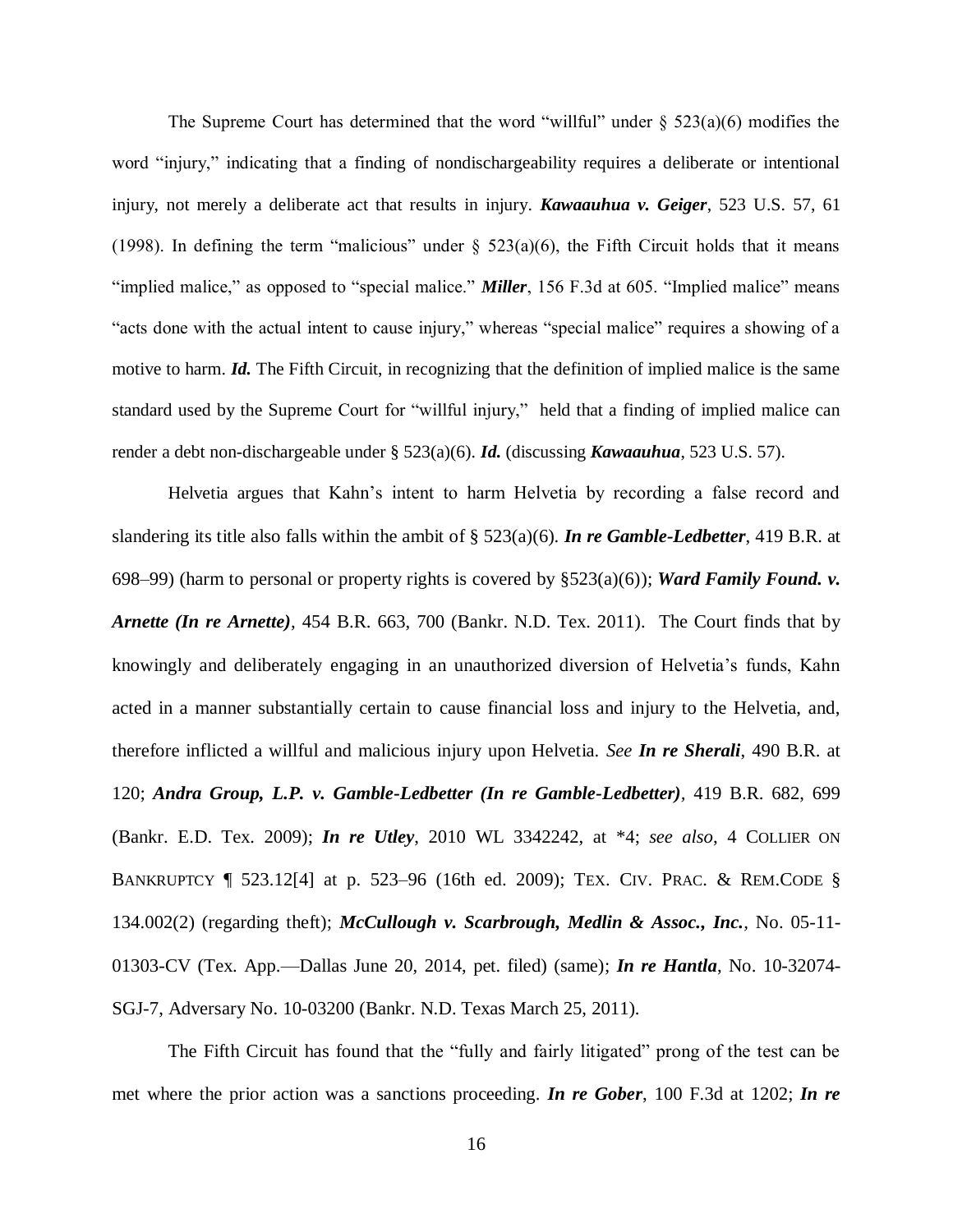*Keaty*, 397 F.3d at 269; *see also*, *In re Webb*, 2014 WL 812782 (E.D. Tex. Feb. 13, 2014) (plaintiff entitled to partial summary judgment that debt arising from state court sanctions order was non-dischargeable, finding that sanctions order provided sufficient factual foundations and prevented relitigation of identical issues). Based on the evidence presented in the Kahn Case, the state court made specific factual findings as the foundation for issuing its judgment sanctioning Kahn. The court found that Kahn engaged in "willful and malicious injury … to another entity or to the property of another entity" in incurring his debt to Helvetia, making the sanctions obligation to Helvetia non-dischargeable under §  $523(a)(6)$ .<sup>14</sup>

The state court found that Kahn's suit was fictitious, frivolous, and groundless.<sup>15</sup> The Fifth Circuit has held that presenting frivolous claims and engaging in deliberate and needlessly prolonged litigation is sufficient injury for purposes of § 523(a)(6). *See In re Keaty,* 397 F.3d at 264. In *Keaty*, the wrongful conduct alleged against the debtor included knowingly filing a suit without foundation and "crafted for the purpose of harassment." 397 F.3d at 274. The Fifth Circuit determined that the debtor's actions in that case were "designed to deliberately prolong the proceedings unnecessarily"—an objective that was "substantially certain to injure [plaintiff], since deliberately and needlessly prolonging the proceedings would necessarily cause [plaintiff] financial injury." *Id.*

The state court found that the evidence established Kahn filed the Kahn Suit for the "malicious purpose" of claiming ownership of Helvetia, and "for the purpose of causing harm to others," including bona fide purchasers for value, by attempting to invalidate six lots sales made by Helvetia to a builder."<sup>16</sup> More specifically, Kahn filed his suit to maliciously cloud the title of the six lots, "and thus to interfere and harm Helvetia's business," and with the intent to "chill

<sup>&</sup>lt;sup>14</sup> See Plaintiff's Exhibit 2, Final Judgment and Order on Sanctions,  $\P$  52-56.

<sup>&</sup>lt;sup>15</sup> See Plaintiff's Exhibit 2, Final Judgment and Order on Sanctions,  $\P$  10, 25, 26, 35.

 $^{16}$  SJ  $\P$  3, 4, 7, 22.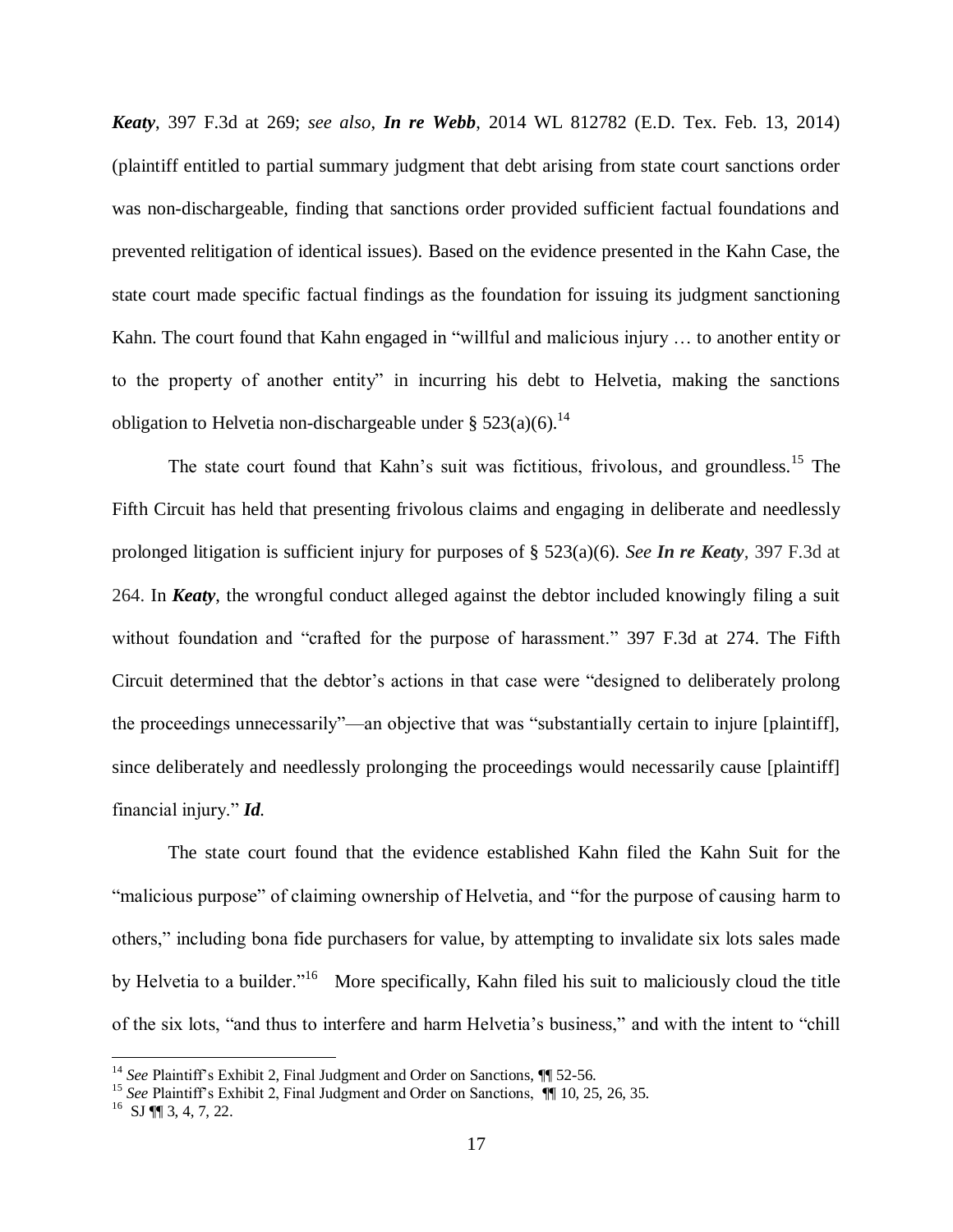Helvetia's future sales of property," based on Kahn's knowledge his claims "would make builders, lenders and title companies reluctant to close on property sales by Helvetia" if they thought Kahn would make adverse ownership claims to the property.<sup>17</sup>

Moreover, Kahn used the fictitious lawsuit with the intent to harm Helvetia by using it to "extort revenues earned by Helvetia after it had terminated Mr. Kahn's employment," and to "retaliate or 'get even' against" Helvetia."<sup>18</sup> In *Shcolnik v. Rapid Settlements Ltd.***,** the Fifth Circuit commented in dicta that the behavior of a company's former officer would result in willful and malicious injury if his false claims of ownership of the company "were made in bad faith as a pretense to extract money from the [company]." *(In re Shcolnik)* 670 F.3d 624, 631 (5th Cir. 2012). Abusing the judicial process to cause unnecessary delay or harassment can serve as the basis for finding willful and malicious behavior. *In re Keaty*, 397 F.3d at 274; *In re Scarborough,* Bankruptcy Case No. 12-60683-RBK, Adversary Case No. 12-6031-RBK, (Aug. 29, 2014, W.D. Tex.) (an injury that is recognizable for purposes of willful and malicious fraud is forcing another person to expend unnecessary money and time) (citing *Schubert Osterrieder & Nickelson PLLC v. Bain (In re Bain),* 436 B.R. 918, 924 (Bankr. S.D. Tex. 2010)). Therefore, Kahn's debts arising from the sanctions award in the Kahn Suit are non-dischargeable under  $\S 523(a)(6)$ .

#### **CONCLUSION**

Having gone through the facts of the case and considered the arguments made by the parties, this Court finds that: (1) collateral estoppel precludes relitigation of the facts tried in state court; (2) all issues underlying dischargeability were fully litigated in the Helvetia suit; (3) all issues underlying dischargeability were fully litigated in the Kahn suit; (4) the Helvetia Final

 $\overline{a}$  $17$  SJ ¶ 48.

 $^{18}$  SJ ¶ 48.